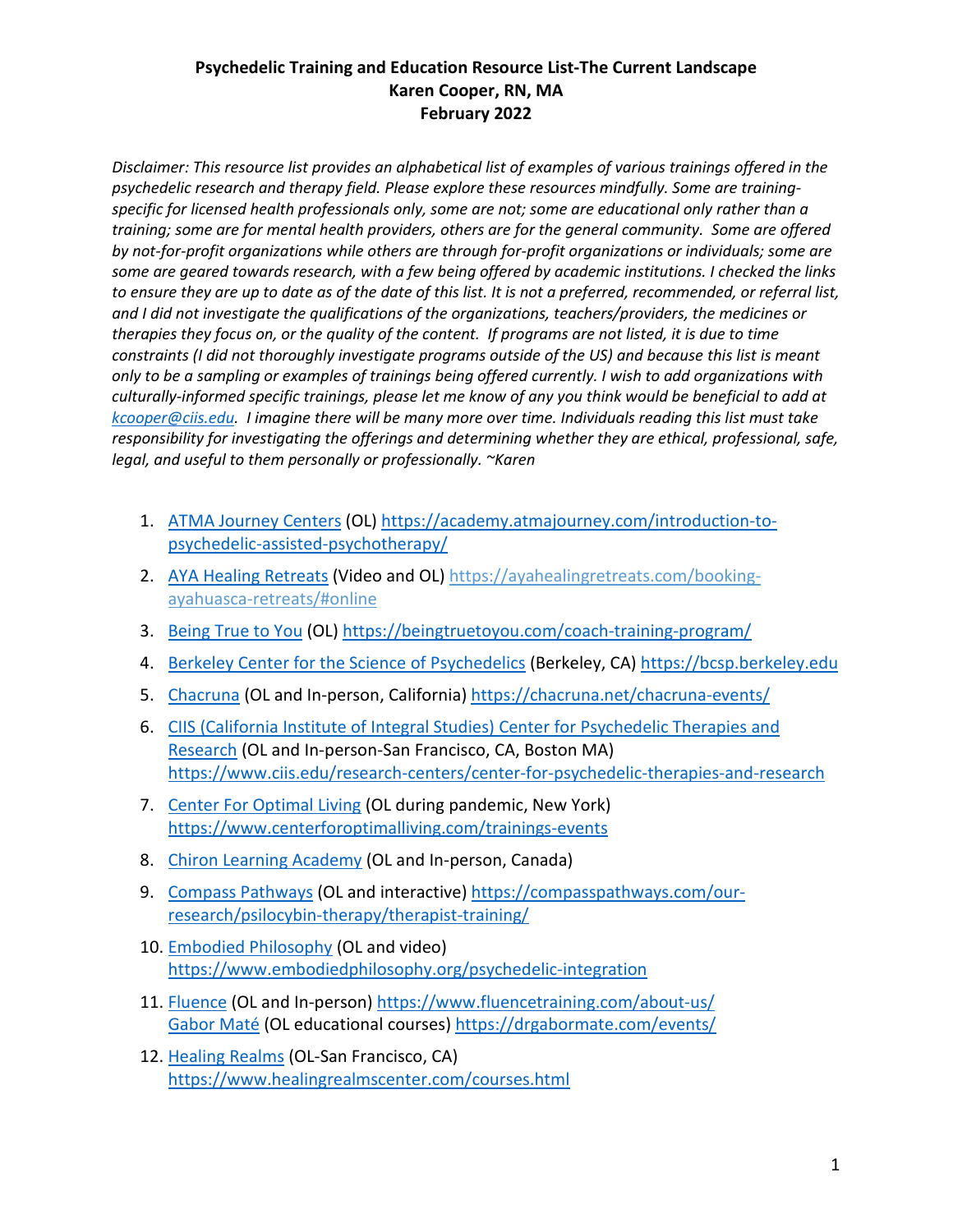## **Psychedelic Training and Education Resource List-The Current Landscape Karen Cooper, RN, MA February 2022**

- 13. Innate Path (In-person, Colorado) [https://www.innatepath.org/psychedelic-practice](https://www.innatepath.org/psychedelic-practice-groups)[groups](https://www.innatepath.org/psychedelic-practice-groups)
- 14. [Integrative Psychiatry Institute](https://psychiatryinstitute.com/ipi-year-long-psychedelic-assisted-therapy-training/) (OL and In-person, Colorado) <https://psychiatryinstitute.com/ipi-year-long-psychedelic-assisted-therapy-training/>
- 15. [Ketamine Research Foundation](https://ketamineresearchfoundation.org/training/) (OL and In-person) <https://ketamineresearchfoundation.org/training/>
- 16. MAPS Therapist Training (OL, MDMA) [https://mapspublicbenefit.com/training/about](https://mapspublicbenefit.com/training/about-the-program/)[the-program/](https://mapspublicbenefit.com/training/about-the-program/)
- 17. [Microdose/Science of Psychedelics](https://scienceofpsychedelics.com/) (OL) [https://scienceofpsychedelics.com](https://scienceofpsychedelics.com/)
- 18. Mind Foundation (OL, English and German+ In-person-Germany) [https://mind](https://mind-foundation.org/apt/)[foundation.org/apt/](https://mind-foundation.org/apt/)
- 19. [Mind Medicine Australia](https://cpat.mindmedicineaustralia.org/) (OL and In-person, Australia) [https://cpat.mindmedicineaustralia.org](https://cpat.mindmedicineaustralia.org/)
- 20. [Mindspace Wellbeing/Numinus-](https://www.mindspacewellbeing.com/services/psychedelics/) (Canada, In-person) <https://www.mindspacewellbeing.com/services/psychedelics/>
- 21. [Naropa University](https://www.naropa.edu/academics/extended-campus/psychedelic-assisted-therapies-certificate/) (OL and In-Person-Colorado) [https://www.naropa.edu/academics/extended-campus/psychedelic-assisted-therapies](https://www.naropa.edu/academics/extended-campus/psychedelic-assisted-therapies-certificate/)[certificate/](https://www.naropa.edu/academics/extended-campus/psychedelic-assisted-therapies-certificate/)
- 22. [Network of Emotional Support Teams \(NEST\)](https://nestharmreduction.com/avada_portfolio/advanced-harm-reduction-training/) (In-person-California) [https://nestharmreduction.com/avada\\_portfolio/advanced-harm-reduction-training/](https://nestharmreduction.com/avada_portfolio/advanced-harm-reduction-training/)
- 23. [People of Color Psychedelic Collective](https://www.pocpc.org/events) (OL)<https://www.pocpc.org/events>
- 24. [Polaris Insight Center](https://www.polarisinsight.com/training-retreats/) (OL and In-person, California)
- 25. [PRATI \(Psychedelic Research and Training Institute,](https://pratigroup.org/) (In-person-Colorado, KAP)
- 26. [Psychedelic School](https://www.psychedelicschool.com/courses) (OL) <https://www.psychedelicschool.com/courses>
- 27. [Psychedelic Somatic Institute](https://www.psychedelicsomatic.org/psychedelic-psychotherapy-training) (In-person-Colorado, Australia, Europe) <https://www.psychedelicsomatic.org/psychedelic-psychotherapy-training>
- 28. [Psychedelic Support Accredited Courses](https://psychedelic.support/) (OL, some no-cost)
- 29. [Psychedelics Sitter School \(Medicinal Mindfulness\)](https://psychedelicsittersschool.org/psychedelic-guide-training/) (OL and In-person-Colorado) <https://psychedelicsittersschool.org/psychedelic-guide-training/>
- 30. [Psychedelics Today](https://www.psychedeliceducationcenter.com/p/navigating-psychedelics-for-clinicians-and-therapists) (OL) [https://www.psychedeliceducationcenter.com/p/navigating](https://www.psychedeliceducationcenter.com/p/navigating-psychedelics-for-clinicians-and-therapists)[psychedelics-for-clinicians-and-therapists](https://www.psychedeliceducationcenter.com/p/navigating-psychedelics-for-clinicians-and-therapists)
- 31. [Sapience](https://sapiencetherapy.com/research-education-and-training-1) (online and In-person, Massachusetts) [https://sapiencetherapy.com/research](https://sapiencetherapy.com/research-education-and-training-1)[education-and-training-1](https://sapiencetherapy.com/research-education-and-training-1)